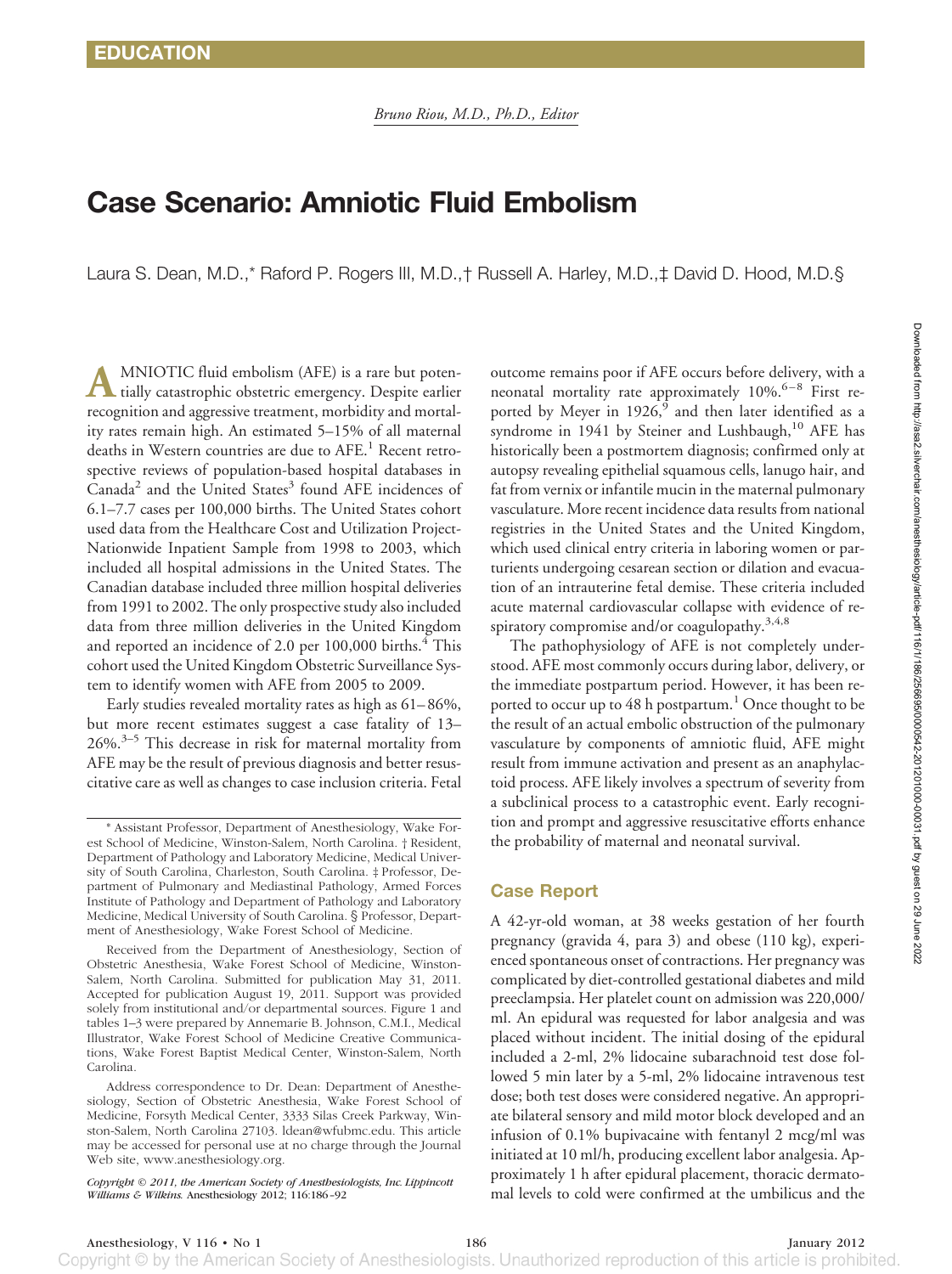patient had a moderate lower extremity motor block. Ultrasound examination by the obstetrician revealed a transverse lie and a fetus that was not engaged in the pelvis. Several attempts at external cephalic version were unsuccessful, and a cesarean section was scheduled. The patient was given two incremental doses of 5-ml, 3% 2-chloroprocaine. Immediately after the second epidural dose of 3% 2-chloroprocaine was administered, the patient experienced sudden shortness of breath and an "odd sensation on her forehead." Within seconds, she proceeded to have a grand mal seizure. Her airway was supported with oxygen by facemask, and seizure activity ceased within 20 –30 s without pharmacologic intervention. Initial vital signs revealed a maternal pulse of 130 beats/min, blood pressure of 90/60 mmHg, and peripheral oxygen saturation of 95%. Fetal heart rate precipitously declined from a baseline of 140 to 80 beats/min. Approximately 5 min after the seizure resolved, the patient rapidly deteriorated to complete cardiovascular collapse. Advanced cardiac life support was initiated with chest compressions on a backboard with the maximum uterine displacement that could be obtained, and the patient's airway was secured with tracheal intubation. The patient received 1 mg atropine and 1 mg epinephrine intravenously, without improvement in vital signs. External chest compressions did not produce recognizable waveforms on the peripheral pulse oximetry screen and were judged to be inadequate. The decision was quickly made to perform bedside cesarean section. A 3,200-g male infant was delivered 5 min after maternal cardiac arrest. The infant had Apgar scores of 3 at 1 min and 5 at 5 min. Immediately after delivery, a maternal radial pulse became palpable and a blood pressure of 75/58 mmHg was obtained. The patient was rapidly transported to the nearby operating room, and general anesthesia was initiated with midazolam and fentanyl alone due to the hemodynamic instability. Nitrous oxide and sevoflurane were added to deepen the anesthetic as hemodynamics stabilized. A radial arterial line and a central venous line were placed upon the patient's arrival in the operating room. An epinephrine infusion starting at 5 mcg/min was titrated to produce blood pressures of approximately 90/50 mmHg. The initial arterial blood gas in the operating room on a fractional inspired oxygen tension (FIO<sub>2</sub>) of 1.0 was pH 7.22, pCO<sub>2</sub> 35 mmHg, HCO<sub>3</sub> 16  $mEq/l$ , and  $po<sub>2</sub> 80$  mmHg. Uterine atony developed within minutes after delivery and was treated with multiple doses of intramuscular methergine and intramyometrial prostaglandin F2- $\alpha$  in addition to crystalloid infusion with 40 units/l of oxytocin. Initial coagulation studies were abnormal with a prothrombin time of 20 s, an activated partial thromboplastin time of 80 s, platelets 112,000/ml, and fibrinogen 150 mg/dl. Resuscitation with crystalloid, colloid, and blood products continued while surgeons performed an urgent hysterectomy. The estimated surgical blood loss was 3,000 ml. The patient received eight units of packed erythrocytes, four units of fresh frozen plasma, two units of platelets, and four units of cryoprecipitate in the operating room. The patient **Table 1.** Differential Diagnosis for Seizure and/or Cardiovascular Collapse in the Obstetric Patient

| • Local anesthetic                                                                 | • Drug reaction                               |
|------------------------------------------------------------------------------------|-----------------------------------------------|
| toxicity<br>• High spinal anesthesia • Pulmonary aspiration<br>$\bullet$ Eclampsia | $\bullet$ ARDS                                |
| • Thrombotic pulmonary<br>embolus                                                  | • Uterine rupture                             |
| • Air embolus                                                                      | • Bilateral pneumothorax                      |
| $\bullet$ Anaphylaxis                                                              | • Acute decompensation<br>of valvular disease |
| • Acute myocardial<br>infarction                                                   | • Peripartum cardiomyopathy                   |
| • Cerebral hemorrhage                                                              | • Sepsis                                      |
| • Cerebral mass                                                                    | • Amniotic fluid embolism                     |

 $ARDS = acute$  respiratory distress syndrome.

was maintained on vasopressors, transferred to the intensive care unit, and intubated on an  $F1O<sub>2</sub>$  of 1.0. She received an additional six units of packed erythrocytes, four units of fresh frozen plasma, two units of platelets, and four units of cryoprecipitate in the first 3 h in the intensive care unit, before her coagulation profile improved to near normal. The initial chest x-ray was compatible with pulmonary edema. Over the next 48 h, she was weaned from ventilator support, her coagulopathy resolved, and her cardiovascular status stabilized. The patient was discharged home 5 days after surgery with no apparent neurologic deficits.

## **Discussion**

AFE remains a diagnosis of exclusion and should always be considered early in the course of clinical management of any obstetric emergency involving cardiovascular collapse. This patient developed new onset of seizure activity followed by almost immediate hemodynamic instability. Local anesthetic toxicity was our initial concern because of the temporal relationship of the injection and seizure activity. Intralipid therapy briefly was considered, but the total dose of chloroprocaine was thought to be well below maximum usage guidelines of 11 mg/kg and unlikely to cause sustained cardiovascular depression, particularly in the circumstance of a tested, well-functioning epidural. The self-limited nature of the seizure and the presumed rapid hydrolysis of chloroprocaine by plasma pseudocholinesterase further diminished the likelihood of local anesthetic toxicity. Several other diagnoses were considered in the differential (as shown in table 1).

## *Clinical Course of AFE*

The presenting signs and symptoms of AFE involve many organ systems. Acute dyspnea or sudden agitation and anxiety are common premonitory symptoms. It is estimated that approximately 10 –50% of patients with AFE present with seizures.<sup>1,4</sup> Rapid decline in pulse oximetry values or sudden absence or decrease in end-tidal carbon dioxide may be apparent. Hemodynamic compromise quickly follows these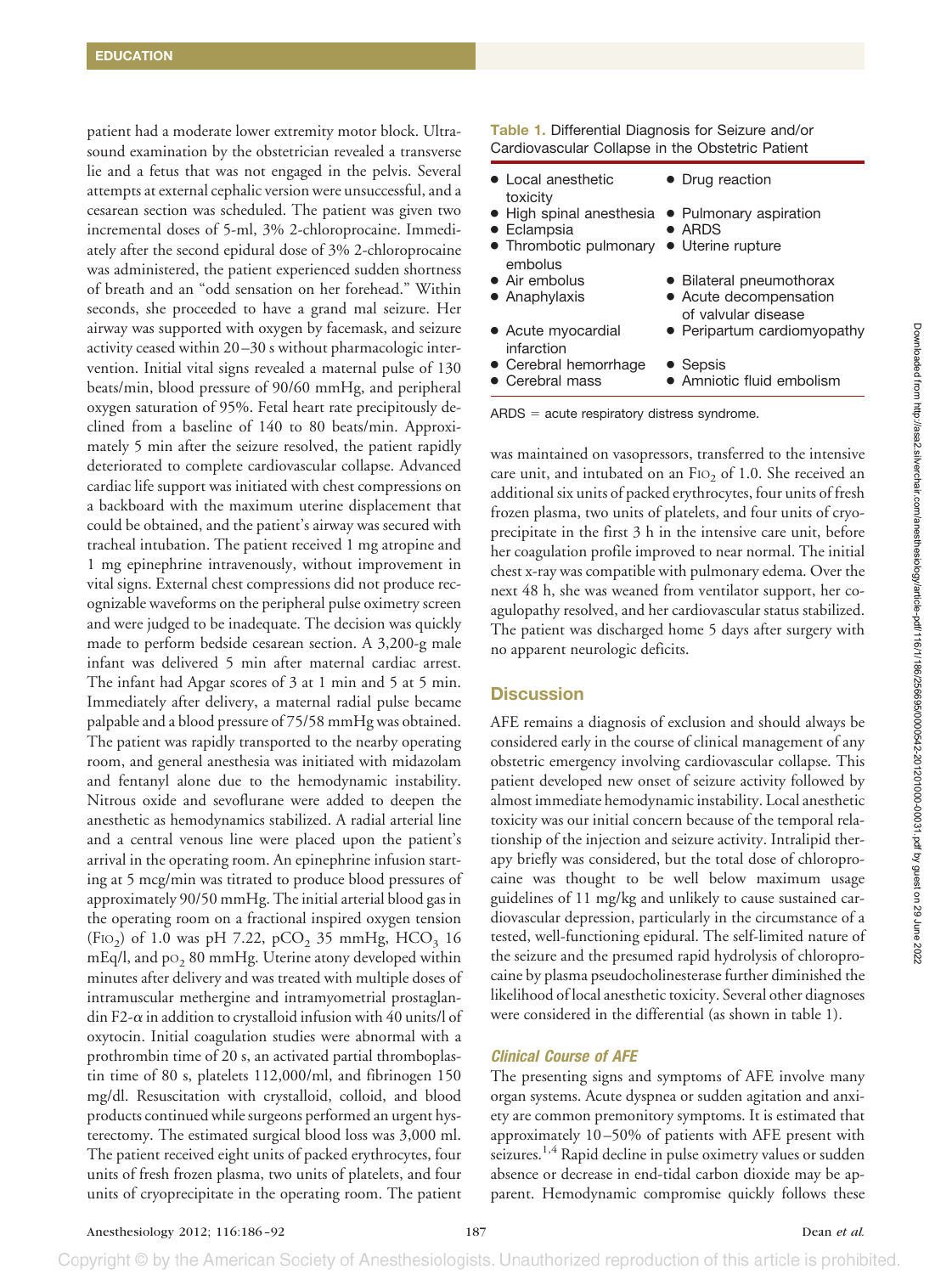## **Table 2.** Possible Presenting Signs and Symptoms of AFE

- Acute dyspnea and/or cyanosis
- Sudden tachycardia
- Hypotension
- Acute agitation, anxiety, or mental status changes
- **Seizure**
- Diffuse coagulopathy
- Sudden desaturation on pulse oximetry
- Loss of end tidal carbon dioxide in the intubated patient
- ST segment changes and right heart strain on ECG
- **Fetal distress**

 $AFE =$  amniotic fluid embolism;  $ECG =$  electrocardiogram.

prodromal signs. The first sign of AFE may be acute fetal distress. Table 2 shows possible signs/symptoms of AFE.

Three phases in the clinical course of AFE have been described. The first or immediate phase is often characterized by altered mental status, respiratory distress, peripheral oxygen desaturation, and hemodynamic collapse. The second phase involves coagulopathy and hemorrhage and occurs in an estimated 4 –50% of patients with presumed AFE. Although older studies of AFE required either sudden, unresuscitatable maternal death or the subsequent development of disseminated intravascular coagulation (DIC) for inclusion in the AFE database, it is now recognized that DIC does not develop in all cases of AFE. Tissue injury and end-organ system failure comprise the last phase of AFE. Clinical findings will vary depending on the organ system(s) predominantly affected. Ventilation-perfusion mismatching as a result of pulmonary vascular constriction at the onset of AFE may explain sudden hypoxia and respiratory arrest.7 Pulmonary hypertension and right-heart strain/failure may be the result of physical amniotic fluid debris in the pulmonary vasculature or, perhaps more likely, result from circulating pulmonary vasoconstrictive mediators. The mechanisms for myocardial dysfunction that lead to early hypotension are multifactorial. Proposed explanations include myocardial failure in response to sudden pulmonary hypertension, a direct myocardial depressant effect of humoral mediators in amniotic fluid, deviation of the intraventricular septum due to right ventricular dilation, and/or ischemic myocardial injury from hypoxemia. $^{\rm 11-13}$ 

The etiology of coagulopathy is also thought to be multifactorial. Although there are many cases where no coagulopathy develops, there are also reports of coagulopathy and hemorrhage being the initial and only presenting sign of AFE. Patients with severe AFE will often develop abnormal coagulation within the first few hours of the inciting event. Whether the coagulopathy is primarily a consumptive process or due to massive fibrinolysis is controversial.<sup>1,14</sup> The intravascular entry of procoagulant and anticoagulant factors of amniotic fluid may disrupt the coagulation balance of pregnancy. Encephalopathy associated with AFE is thought to be secondary to hypoxia and includes a spectrum of symp-

### **Table 3.** Clinical Associations with Amniotic Fluid Embolism (AFE)

## Maternal risk factors

- Advanced maternal age
- Preeclampsia/eclampsia
- Trauma
- Diabetes mellitus
- Neonatal risk factors
	- Intrauterine fetal demise
	- Fetal distress
	- Fetal macrosomia
- Complications of pregnancy that have been linked to AFE
	- Placenta previa
	- Placental abruption
	- Operative delivery
	- Recent amniocentesis
	- Meconium-stained amniotic fluid
	- Uterine overdistension
	- Chorioamnionitis
	- Induction of labor
	- Rupture of amniotic membranes
	- Uterine rupture
	- Cervical laceration
	- Saline amnioinfusion
	- Cell-salvaged blood transfusion

Multiple risk factors and clinical diagnoses have been associated with AFE but no clinical predictors have been clearly identified.

toms ranging from altered mental state to seizures. As many as 85% of AFE survivors have been reported to have residual neurologic deficits, which account for much of the morbidity seen with these events.<sup>7</sup>

#### *Risk Factors for AFE*

AFE has been linked to multiple clinical associations. Underlying maternal and fetal conditions as well as factors related to complications of pregnancy have been associated with AFE, as shown in table 3. It should be noted that there are no clinical factors that are consistent predictors of AFE. However, there may be a strong association of AFE with cesarean section. In a recent prospective report from the United Kingdom, a 62% attributable risk associated with cesarean delivery and AFE is reported.<sup>4</sup> In addition, for patients with AFE presenting after delivery, there is an eightfold increased risk during cesarean section compared with vaginal delivery. The fact that the rate of cesarean section in the United States is approximately twice that in the United Kingdom may partially explain the lower reported incidence of AFE in the United Kingdom study. Historically a contraindication in obstetrics due to the risk of AFE, cell-salvaged blood *via* modern filtration devices is now considered safe in patients at risk for hemorrhage or in whom allogeneic blood transfusion is contraindicated.<sup>15</sup>

## *Pathophysiology*

There are two theories regarding the pathogenesis of AFE. The first historic idea is that a tumultuous labor, abnormal placentation, surgical trauma, or any other breach of the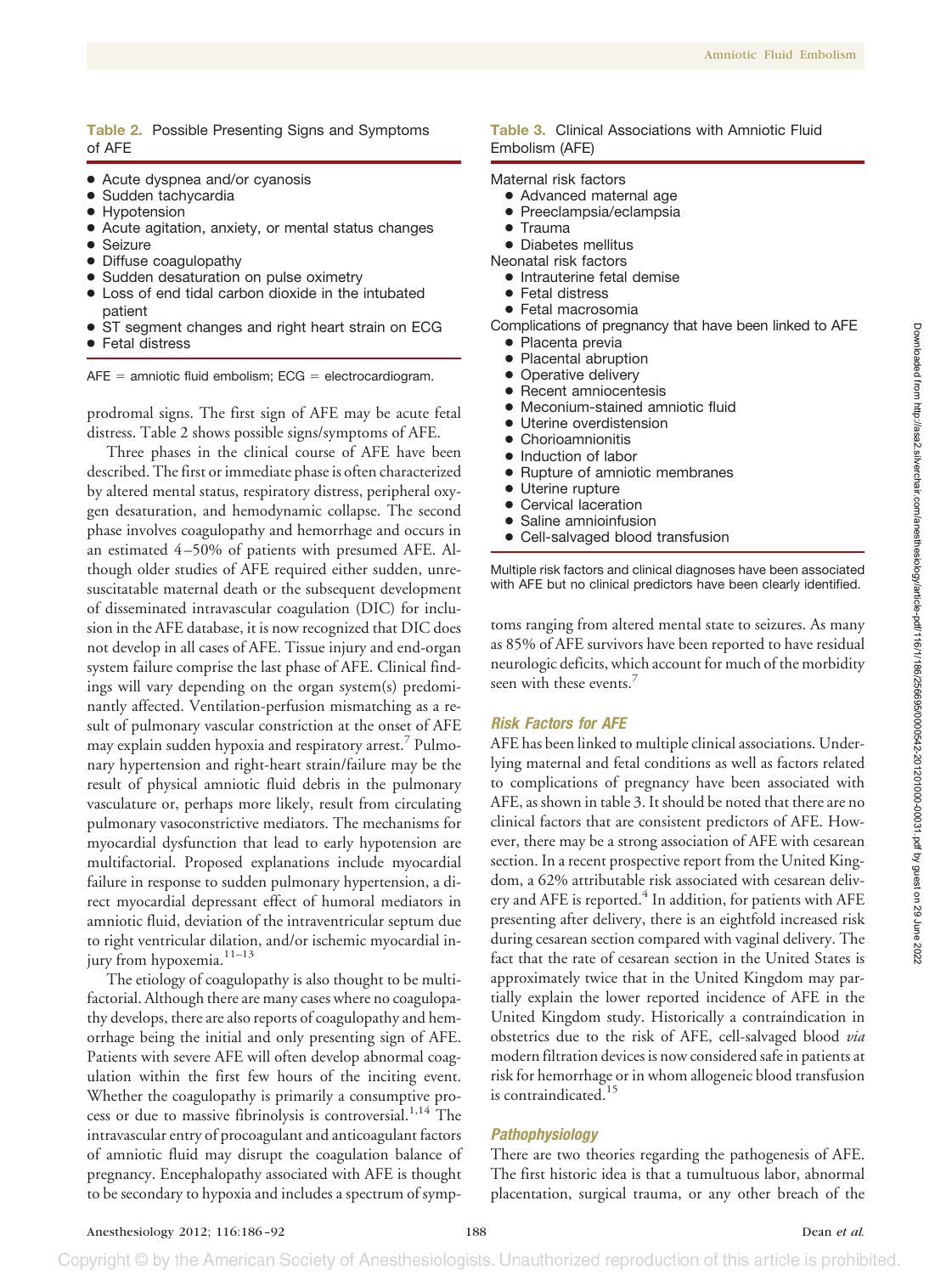barrier between maternal blood and amniotic fluid allows the forced entry of amniotic fluid into the systemic circulation and results in a physical obstruction of the pulmonary circulation. There must be a pressure gradient that favors transfer of fluid from the uterus into the systemic circulation. There is, however, evidence refuting this theory. Radiologic studies have not shown amniotic debris obstructing pulmonary vessels. In addition, fetal squamous cells are not consistently found on autopsy in patients with presumed AFE, and animal models of AFE have not shown pulmonary vascular obstruction by amniotic debris.<sup>1,11,16</sup>

The second and increasingly favored hypothesis suggests that entry of amniotic fluid into the maternal circulation activates inflammatory mediators, causing a humoral or immunologic response.<sup>17</sup> AFE has even been labeled the "anaphylactoid syndrome of pregnancy."7,16,18,19 This theory is supported by the fact that amniotic fluid contains vasoactive and procoagulant products including platelet-activating factor, cytokines, bradykinin, thromboxane, leukotrienes, and arachidonic acid. Concentrations of tissue factor and tissue factor pathway inhibitor, which trigger intravascular coagulation, are higher in amniotic fluid than in maternal serum.20 It is speculated that maternal plasma endothelin concentrations are increased by entry of amniotic fluid into the systemic vasculature. Endothelin acts as a bronchoconstrictor as well as a pulmonary and coronary vasoconstrictor, which may contribute to respiratory and cardiovascular collapse.<sup>19</sup>

The direct procoagulant property of amniotic fluid may explain the prevalence of DIC in AFE. An alternative explanation for DIC is an immune-mediated response producing complement activation. Interestingly, an allergic history is common in women with AFE. As many as 41% of AFE patients in the national registry had a history of atopy or drug allergy.<sup>7</sup> Complement activation with markedly decreased C3 and C4 concentrations has been convincingly shown in patients with AFE compared with postpartum control patients.<sup>17,21</sup> Fetal antigens may react with membrane-bound immunoglobulin E on mast cells, causing release of histamine and tryptase. Both complement activation and mast cell degranulation support an immunologic mechanism.

#### *Diagnosis of AFE*

The diagnosis of amniotic fluid embolism continues to be one of exclusion in women who present with suggestive clinical criteria. The criteria used for inclusion in the national registries in the United Kingdom and the United States guide diagnosis. In the absence of other medical explanations, the peripartum patient who has any combination of acute hemodynamic collapse, respiratory distress/hypoxia, DIC, and/or mental status changes should be considered to possibly have AFE.

Initial diagnostic evaluation should include continuous pulse oximetry and arterial blood gas measurements to determine degree of hypoxemia. Serial complete blood counts and coagulations studies should be sent to follow trends and de-

tect early coagulopathy. Increased serum tryptase and urinary histamine concentrations as well as significantly lower complement concentrations suggest an anaphylactoid process, but it has not yet been clearly shown that these are clinically relevant diagnostic markers during an acute event.<sup>7,17,22</sup> More studies are also needed to determine the utility of both monoclonal TKH-2 antibodies and zinc coproporphryin as rapid diagnostic markers.<sup>23,24</sup> Current studies of biochemical markers are thought to be flawed when the diagnosis of AFE is not based on strict clinical criteria.<sup>16</sup> Bedside transesophageal echocardiography may aid early diagnosis by showing acute pulmonary vasoconstriction, right ventricular dilation, and a collapsed left ventricle with leftward deviation of the intraventricular septum.12,13,25,26 However, rapid access to transesophageal echocardiography is probably not available in many obstetric units. Supportive therapy as indicated by clinical circumstance is always the most important intervention and should supersede diagnostic studies. Attempts at obtaining blood or fluid samples for unvalidated diagnostic purposes should never interfere with resuscitation. Unfortunately, we do not currently have a good tool for reliable diagnosis of AFE. We must rely on severe clinical symptoms and exclusion of other clinical explanations and as a result, many subclinical presentations of AFE may be unappreciated. However, in cases of maternal death after suspected AFE, postmortem histopathologic and histochemical analysis may further support the clinical diagnosis of AFE.

#### *Postmortem Pathology*

Histopathologic evidence of fetal cells and/or amniotic fluid elements aspirated from a pulmonary artery catheter was historically thought to be pathognomonic of AFE. However, the mere presence of fetal squamous cells in the pulmonary circulation is not necessarily diagnostic for AFE, as some squamous cells have been found in the pulmonary circulation of pregnant women without the diagnosis of AFE.<sup>27-29</sup> The clinical presentation in combination with a lack of other explanations for the maternal cardiovascular collapse is always of paramount importance for diagnosing AFE. Nonetheless, postmortem findings may support the clinical diagnosis of AFE.

In AFE, the lungs at autopsy often show pulmonary edema with foci of atelectasis and hyperinflation. Thrombi and amniotic debris are not grossly visible. Microscopically, pulmonary edema ranges from minimal to severe, and resuscitative efforts may artificially accentuate the edema. Alveolitis is apparent with evidence of alveolar damage including interstitial edema, swelling of endothelium, congestion of capillaries, and a small influx of alveolar macrophages. Neutrophilic alveolitis can be impressive, reminiscent of sepsis or antigen-antibody complex disease. Unlike these entities, alveolar hemorrhage is not generally a feature. Naked megakaryocytic nuclei may be found in capillaries, and platelet thrombi as well as looser collections of platelets may be found in small vessels. The elements of amniotic fluid (squamous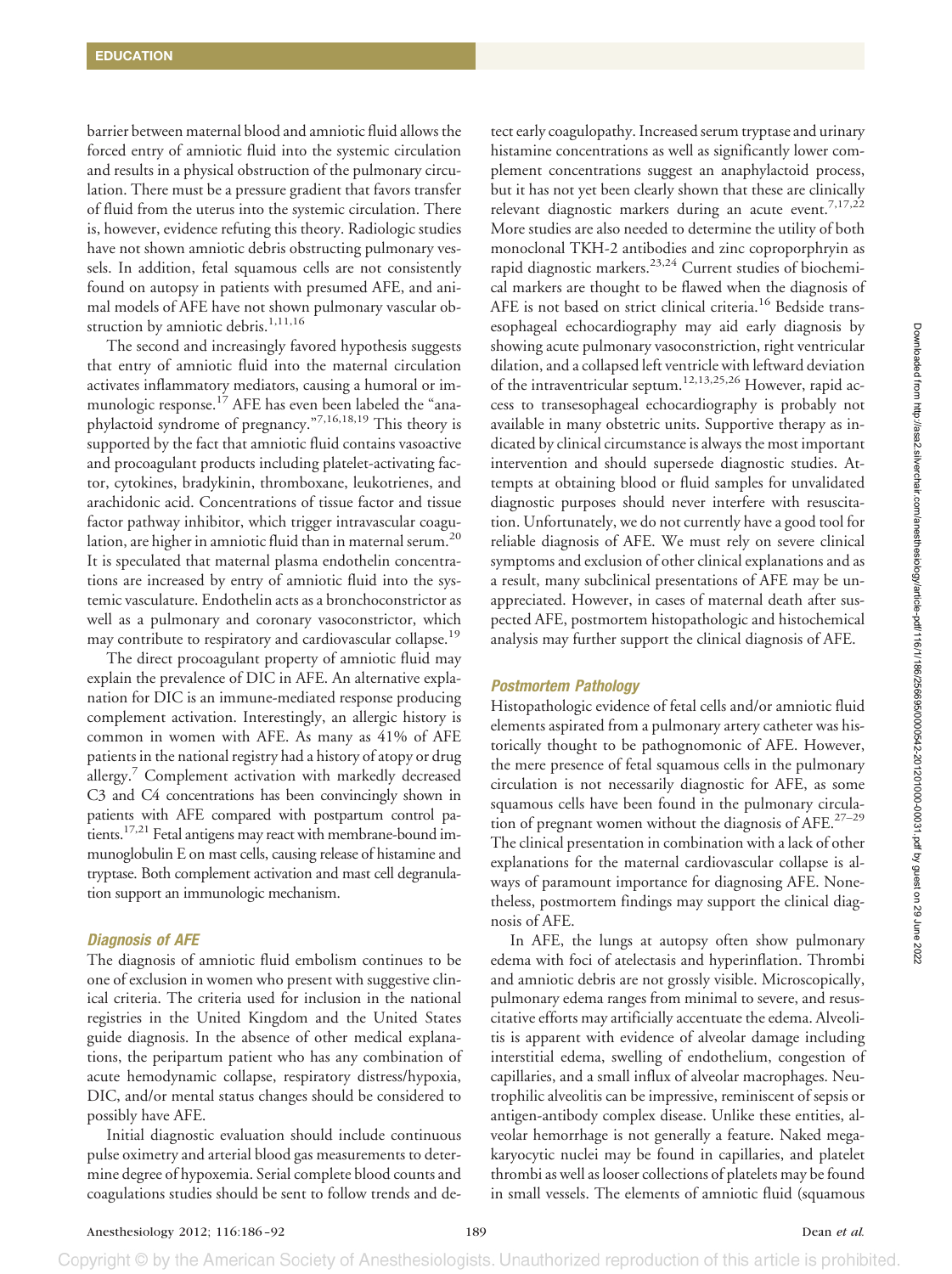

**Fig. 1.** Flow chart depicting clinical management priorities for amniotic fluid embolism. ACLS = advanced cardiac life support; AFE = amniotic fluid embolism;  $BP =$  blood pressure;  $CPR =$  cardiopulmonary resuscitation;  $DIC =$  disseminated intravascular coagulation;  $ECMO =$  extracorporeal membrane oxygenation;  $ICU =$  intensive care unit; TEE = transesophageal echocardiography.

cells, mucin, lipid from vernix caseosa, and lanugo hairs) may be seen individually or admixed, usually in small arteries. The neutrophilic response appears focused on the foreign material to a degree, but not entirely. Lanugo hairs are birefringent and can be brought out by examination with polarized light. Microscopically, amniotic fluid debris may be found in other organs.30 –32 Hankins *et al.* showed that much of observable histopathology in experimental AFE depends on the amount of embolic solid material rather than fluid.<sup>33</sup> Because consumptive coagulopathy is common in advanced stages of AFE, fibrin microthrombi can often be found in a number of organs, including renal glomeruli. Frozen section immunofluorescence of lung, heart, kidney, and brain for immunoglobulins, fibrin, and complement could improve our understanding of AFE. This has not been done in the past but should be considered in future autopsies.

## *Management of AFE*

The initial management of amniotic fluid embolism relies on early suspicion and early aggressive hemodynamic support. Oxygenation, circulatory support, and correction of coagulopathy continue to be the mainstays of therapy. Left uterine displacement is crucial in resuscitation efforts if the fetus remains *in utero*. As demonstrated in this case, cardiopulmonary resuscitation may be ineffective despite uterine displacement. It has been reported that immediate cesarean section will improve neonatal neurologic recovery and overall maternal outcome if performed within 5 min of maternal cardiovascular arrest.<sup>34</sup> Maternal resuscitative efforts are also enhanced by relief of aortocaval compression at delivery. Central venous access for fluid and blood product resuscitation is warranted if coagulopathy does not preclude this intervention. Transesophageal echocardiography may guide volume resuscitation and vasopressor therapy and aid in the diagnosis and treatment of cardiovascular pathology.13 More invasive approaches to resuscitation have been reported, including exchange transfusion, extracorporeal membrane oxygenation, cardiopulmonary bypass, a right ventricular assist

device, and uterine artery embolization.<sup>35-37</sup> The practicality of these interventions may very well depend on the resources available in individual institutions. Hysterectomy may be required in patients with persistent uterine hemorrhage to control blood loss. Recombinant factor VII has also been described as a treatment for hemorrhage occurring with AFE, but should be used with caution because a recent review of case reports has suggested worsened outcomes.<sup>22</sup> Both aerosolized prostacyclin and inhaled NO act as direct pulmonary vasodilators, and have been successfully used to treat the acute pulmonary vasoconstriction of AFE.<sup>38,39</sup> Figure 1 provides a schematic flow diagram for possible AFE management.

#### *Conclusion/Knowledge Gap*

Our understanding of the pathogenesis and diagnosis of AFE is rudimentary. The pathophysiologic mechanisms responsible for this catastrophic process require further elucidation. The clinical diagnosis remains one of exclusion in combination with management of the presenting clinical symptoms.

Two probable pathophysiologic mechanisms are likely and not necessarily mutually exclusive. There is a possible role of classic immunoglobulin E-mediated anaphylaxis. Further investigation with immunofluorescence for immunoglobulin E in the lung might support this mechanism. If the immune system is a primary factor in AFE, then complement-mediated, nonimmunoglobulin E release of histamine and other mediators would be involved. Acute serum markers for an immunologic response in suspected AFE are being investigated. Possible serum markers include complement, tryptase, histamine, and fetal antigen concentrations. Until case report-based markers are validated, these tools are primarily of academic interest in the pursuit of understanding the pathogenesis of AFE. Without a reliable diagnostic tool, some subclinical AFE events are undoubtedly missed.

Assuming AFE is an immunologic response to the fetus, why is the development of AFE rare in parturients? And how should a survivor of AFE be counseled with respect to her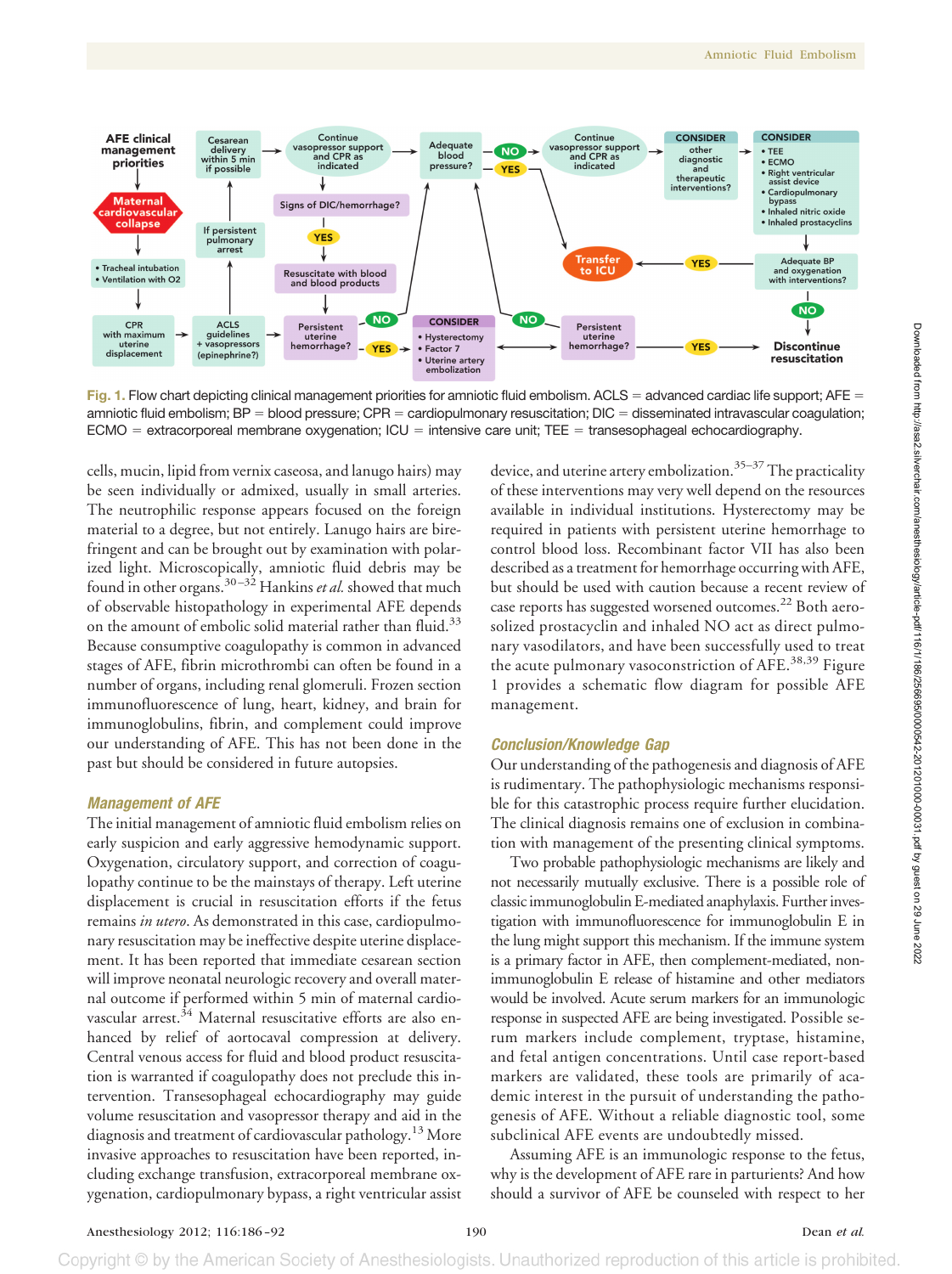AFE risk with subsequent pregnancies? Interestingly, there have been multiple case reports of uncomplicated deliveries in women who had previous  $AFE$ ,<sup>40,41</sup> suggesting that each fetus may be antigenically different, leading to varied qualitatively abnormal amniotic fluid and engendering different maternal immunologic responses. To our knowledge, there has not been a case report of recurrent AFE in a subsequent pregnancy.

Despite our lack of understanding of the pathophysiologic processes of AFE, it is very clear that early and aggressive management (including immediate cesarean section) of patients with clinically suspected AFE enhances both fetal and maternal resuscitation and improves survival. It is important to always consider AFE in the differential diagnosis of sudden maternal cardiopulmonary instability and remember that the lack of development of DIC and hemorrhage does not exclude the diagnosis of AFE.

#### **References**

- 1. Conde-Agudelo A, Romero R: Amniotic fluid embolism: An evidence-based review. Am J Obstet Gynecol 2009; 201: 445–13
- 2. Kramer MS, Rouleau J, Baskett TF, Joseph KS, Maternal Health Study Group of the Canadian Perinatal Surveillance System: Amniotic-fluid embolism and medical induction of labour: A retrospective, population-based cohort study. Lancet 2006; 368:1444 – 8
- 3. Abenhaim HA, Azoulay L, Kramer MS, Leduc L: Incidence and risk factors of amniotic fluid embolisms: A population-based study on 3 million births in the United States. Am J Obstet Gynecol 2008; 199:49 – 8
- 4. Knight M, Tuffnell D, Brocklehurst P, Spark P, Kurinczuk JJ, UK Obstetric Surveillance System: Incidence and risk factors for amniotic-fluid embolism. Obstet Gynecol 2010; 115:  $910 - 7$
- 5. Gei AF, Vadhera RB, Hankins GD: Embolism during pregnancy: Thrombus, air, and amniotic fluid. Anesthesiol Clin North America 2003; 21:165– 82
- 6. Tuffnell DJ: United kingdom amniotic fluid embolism register. BJOG 2005; 112:1625–9
- 7. Clark SL, Hankins GD, Dudley DA, Dildy GA, Porter TF: Amniotic fluid embolism: Analysis of the national registry. Am J Obstet Gynecol 1995; 172:1158 – 67, discussion 1167–9
- 8. Tuffnell D, Knight M, Plaat F: Amniotic fluid embolism: An update. Anaesthesia 2011; 66:3– 6
- 9. Meyer JR: Embolia pulmonar amnio caseosa. Bra Med 1926; 2:301–3
- 10. Steiner PE, Lushbaugh CC: Landmark article, Oct. 1941: Maternal pulmonary embolism by amniotic fluid as a cause of obstetric shock and unexpected deaths in obstetrics. By Paul E. Steiner and C. C. Lushbaugh. JAMA 1986; 255:2187–203
- 11. O'Shea A, Eappen S: Amniotic fluid embolism. Int Anesthesiol Clin 2007; 45:17–28
- 12. Stanten RD, Iverson LI, Daugharty TM, Lovett SM, Terry C, Blumenstock E: Amniotic fluid embolism causing catastrophic pulmonary vasoconstriction: Diagnosis by transesophageal echocardiogram and treatment by cardiopulmonary bypass. Obstet Gynecol 2003; 102:496 – 8
- 13. James CF, Feinglass NG, Menke DM, Grinton SF, Papadimos TJ: Massive amniotic fluid embolism: Diagnosis aided by emergency transesophageal echocardiography. Int J Obstet Anesth 2004; 13:279 – 83
- 14. Awad IT, Shorten GD: Amniotic fluid embolism and isolated

coagulopathy: Atypical presentation of amniotic fluid embolism. Eur J Anaesthesiol 2001; 18:410 –3

- 15. Liumbruno GM, Liumbruno C, Rafanelli D: Intraoperative cell salvage in obstetrics: Is it a real therapeutic option? Transfusion 2011; 1–13
- 16. Clark SL: Amniotic fluid embolism. Clin Obstet Gynecol 2010; 53:322– 8
- 17. Benson MD: A hypothesis regarding complement activation and amniotic fluid embolism. Med Hypotheses 2007; 68: 1019 –25
- 18. Peitsidou A, Peitsidis P, Tsekoura V, Spathi A, Tzaneti A, Samanta E, Siampalioti G, Kioses E: Amniotic fluid embolism managed with success during labour: Report of a severe clinical case and review of literature. Arch Gynecol Obstet 2008; 277:271–5
- 19. Christiansen LR, Collins KA: Pregnancy-associated deaths: A 15-year retrospective study and overall review of maternal pathophysiology. Am J Forensic Med Pathol 2006; 27:11–9
- 20. Tuffnell DJ: Amniotic fluid embolism. Curr Opin Obstet Gynecol 2003; 15:119 –22
- 21. Benson MD, Kobayashi H, Silver RK, Oi H, Greenberger PA, Terao T: Immunologic studies in presumed amniotic fluid embolism. Obstet Gynecol 2001; 97:510 – 4
- 22. Leighton BL, Wall MH, Lockhart EM, Phillips LE, Zatta AJ: Use of recombinant factor VIIa in patients with amniotic fluid embolism: A systematic review of case reports. ANESTHESIOLOGY 2011; 115:1– 8
- 23. Kanayama N, Yamazaki T, Naruse H, Sumimoto K, Horiuchi K, Terao T: Determining zinc coproporphyrin in maternal plasma: A new method for diagnosing amniotic fluid embolism. Clin Chem 1992; 38:526 –9
- 24. Kobayashi H, Ooi H, Hayakawa H, Arai T, Matsuda Y, Gotoh K, Tarao T: Histological diagnosis of amniotic fluid embolism by monoclonal antibody TKH-2 that recognizes NeuAc alpha 2– 6GalNAc epitope. Hum Pathol 1997; 28:428 –33
- 25. Saad A, El-Husseini N, Nader GA, Gharzuddine W: Echocardiographically detected mass "in transit" in early amniotic fluid embolism. Eur J Echocardiogr 2006; 7:332–5
- 26. Shechtman M, Ziser A, Markovits R, Rozenberg B: Amniotic fluid embolism: Early findings of transesophageal echocardiography. Anesth Analg 1999; 89:1456 – 8
- 27. Clark SL, Pavlova Z, Greenspoon J, Horenstein J, Phelan JP: Squamous cells in the maternal pulmonary circulation. Am J Obstet Gynecol 1986; 154:104 – 6
- 28. Giampaolo C, Schneider V, Kowalski BH, Bellaver LA: The cytologic diagnosis of amniotic fluid embolism: A critical reappraisal. Diagn Cytopathol 1987; 3:126 – 8
- 29. Kuhlman K, Hidvegi D, Tamura RK, Depp R: Is amniotic fluid material in the central circulation of peripartum patients pathologic? Am J Perinatol 1985; 2:295–9
- 30. Peterson EP, Taylor HB: Amniotic fluid embolism: An analysis of 40 cases. Obstet Gynecol. 1970; 35:787–93
- 31. Cheung AN, Luk SC: The importance of extensive sampling and examination of cervix in suspected cases of amniotic fluid embolism. Arch Gynecol Obstet 1994; 255:101–5
- 32. Lau G, Chui PP: Amniotic fluid embolism: A review of 10 fatal cases. Singapore Med J 1994; 35:180 –3
- 33. Hankins GD, Snyder R, Dinh T, Van Hook J, Clark S, Vandelan A: Documentation of amniotic fluid embolism *via* lung histopathology. Fact or fiction? J Reprod Med 2002; 47:1021– 4
- 34. Stehr SN, Liebich I, Kamin G, Koch T, Litz RJ: Closing the gap between decision and delivery–amniotic fluid embolism with severe cardiopulmonary and haemostatic complications with a good outcome. Resuscitation 2007; 74:377– 81
- 35. Lim Y, Loo CC, Chia V, Fun W: Recombinant factor VIIa after amniotic fluid embolism and disseminated intravascular coagulopathy. Int J Gynaecol Obstet 2004; 87:178 –9
- 36. Firstenberg MS, Abel E, Blais D, Turner K, Halim-Armanios M,